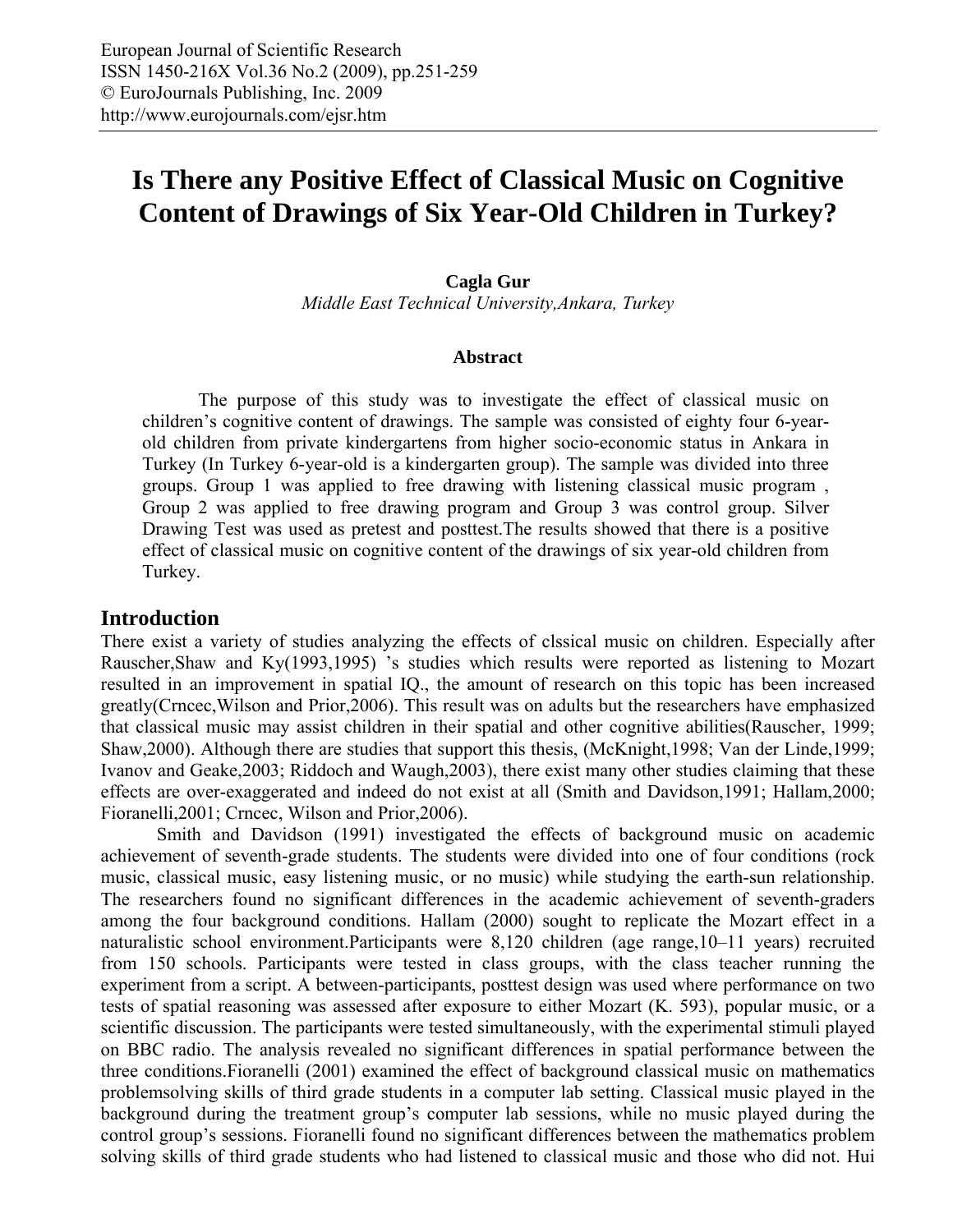#### Is There any Positive Effect of Classical Music on Cognitive Content of Drawings of Six Year-Old Children in Turkey? 252

(2006) investigated the 'Mozart effect in preschool children'. Forty-one boys and girls, aged three to five, attempted a series of pencil-and-paper maze tests after each of three listening conditions: Mozart's Piano Concerto in A Major (K488), age-appropriate popular music and silence. Overall, there were no statistically significant differences among the three interventions. The study of Crncec, Wılson, And Prıor (2006) examined the Mozart effect in children. One hundred and thirty-six Grade 5 students (mean age \_10.7 years) were exposed to three experimental listening conditions: Mozart piano sonata K. 448, popular music, and silence. Each condition was followed by a spatiotemporal task, and mood and music questionnaires. The results showed no evidence of a Mozart effect.

However, when these studies were analyzed, it is observed that classical music is only offered as a short-term stimulator. It must be evident that the longer the process takes, the better we can see whether in fact the effects exist. To be able to identify if there is a difference in a child's behavior, a certain amount of time is rquired(Senemoğlu,2001; Ertürk,1993). Here, we need more than one experience(Ertürk,1993). Nonetheless, there are studies that show even short-term subjection to classical music has positive impacts(Van der Linde,1999; Ivanov and Geake,2003).

Research on the use of Baroque music has shown that when this type of music is played when children are concentrating, memory could improve by up to 26%. Baroque music stimulates both the right and the left hemispheres of the brain, and this helps to develop concentration (Van der Linde,1999). Ivanov and Geake (2003) assessed performance on a 10-item paper-folding task using a single-session posttest design with three background listening conditions: (a) K. 448, (b) Bach (DWV 916), and (c) silence. This use of continuous background music significantly changes the nature of the task, as attention is divided between the cognitive task and the music. Nevertheless, given the use of K. 448 and a spatiotemporal dependent variable, the results warrant consideration. Participants were 76 children with a mean age of 11.1 years. Musical experience was assessed by a self-report questionnaire before testing. Ivanov and Geake (2003) reported significantly better paper-folding performance for the Mozart and Bach conditions relative to the silence condition.

The number of studies that subject children to experiments using classical music as background music is insufficient. In the few studies that exist, classical music is found to have a statistically significant effect (Malyarenko and co-authors,1996; Forrari,1997; McKnight,1998; Riddoch and Waugh,2003). In the research of the possibility that music produces reorganization of brain functions, and that such change could be detected by analysis of the electroencephalogram (EEG, "brain waves"). Malyarenko and co-authors played classical music one hour per day over six months to four year old children in a preschool setting. A control group had no exposure to music but simply the normal classroom sounds. The classical music group had an increase in a part of the alpha rhythm frequency band and, greater similarities ("coherence") between different regions of the cerebral cortex, most pronounced in the frontal lobes. Greater coherence is thought by some workers to indicate better "cooperation" among brain regions but others view it as typical of increased relaxation. A particularly noteworthy aspect of this report is that the EEG changes occurred in a passive listening situation, in which the children were not required to pay attention to the music. A three-year longitudinal study of Forrai(1997) compared children exposed to somewhat more musical influences with those exposed to little singing or music in nursery school settings. Findings indicated that the experimental group exceeded control group in frequency of vocalizations, rhythmic movements, initiations of social contact, and positive emotional reactions. McKnight(1998) explored the effects of slow tempo classical music on children's on-task performance during independent writing. The project sample consisted of 24 first grade students The project consisted of ten individual independent writing sessions spanning two week period. The first week was the no music treatment and the second was the classical music treatment. . The student's on task behavior was observed with and without use of slow tempo classical music playing and writing samples were collected. The result indicated that slow tempo classical music had a positive effect on children's on task behavior. Riddoch and Waugh (2003) examined the effect of rock and classical music on non-representational drawings of regular and special students.Pictorial and musical programme was used to teach nonrepresentational (abstract) art to students with severe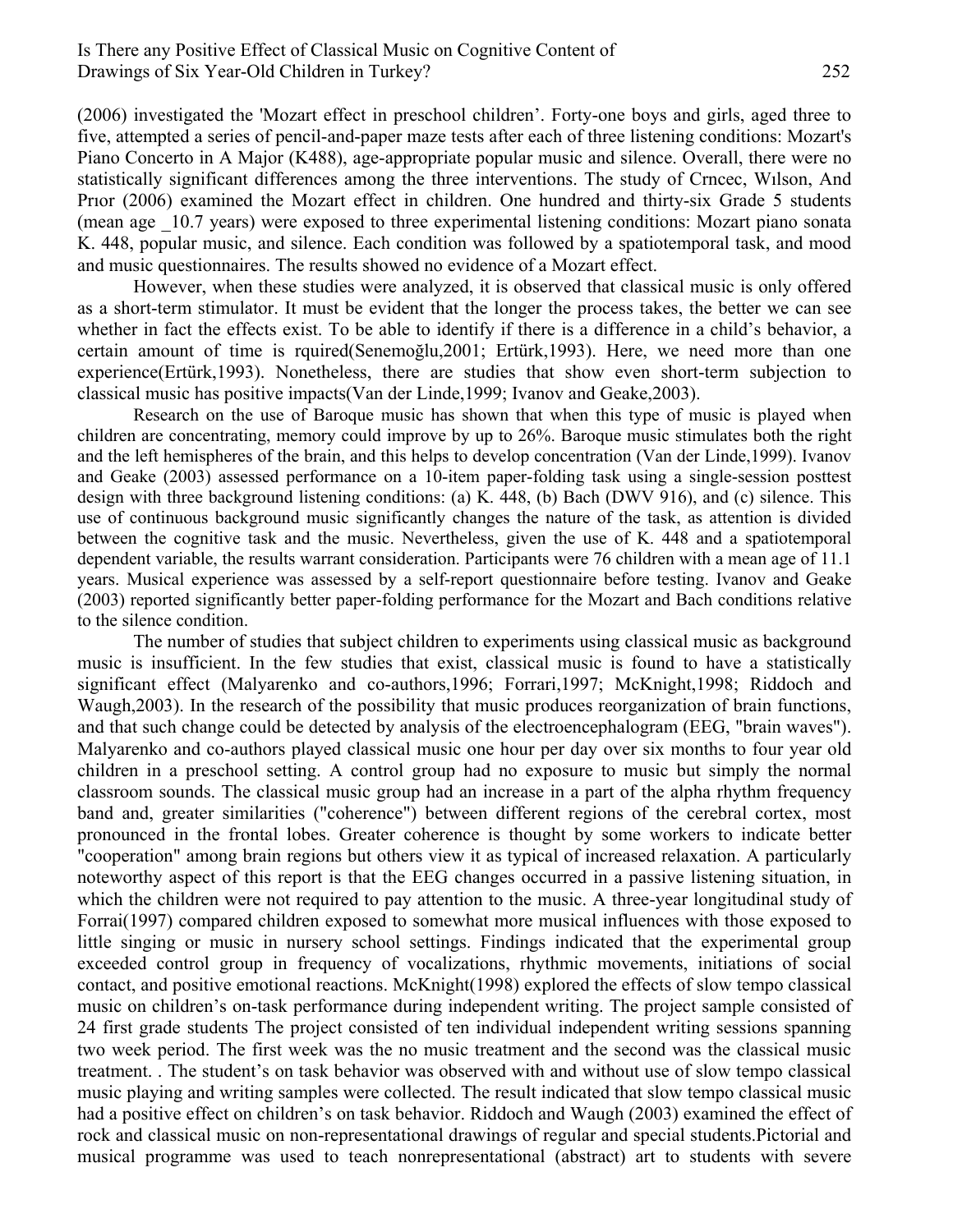intellectual disabilities, and to regular students as a control group. The sample consisted of 12 primary age students with severe intellectual disabilities from a special school and 12 regular Year 2 (7 year old) students. There was a significant main instructional effect favouring pictorial with classical music over both pictorial only and pictorial with rock music. There was a significant main effect for the type of student favouring regular students over special students for both pictorial only and pictorial with classical music.

#### **Drawings as Assessment Tool**

Drawings explain sensations, thoughts and things to be explained more vividly compared to words. This is why young children express their thoughts by drawing rather than words or writing. At these ages, writing skills are not too developed to be able to explain feelings. When children explain themselves in oral communication or in words, they tend to be very brief and tend to skip details. In Norris and Kouider's study(1998) the writing products of 60 third-grade students, who drew before writing a story on a self-selected topic, was compared with the writing products of 59 third-grade students who wrote without drawing*.* The students in the group which drew before writing tended to produce more words, more sentences and more idea units, and their overall writing performance was higher than the students who wrote without drawing.*.* 

Harris(1963) asserted that children's drawing is a language in that it is a form of their cognitive expression that conveys their ideas and feelings to others. Brooks (2005)suggested that drawing operates as a unique mental tool. For this reason, in trying to answer whether classical music has a positive effect on children in general, their drawings have been evaluated.

The purpose of this study was to investigate effect of classical music on 6 year-old children's cognitive content of drawings. The specific problems of this study were the following: (1) Does classical music have positive effect on the cognitive content of drawings? (2)Are there any significant difference in cognitive content of drawings between classical music with free drawing group, free drawing group without music and control group?

#### **Method Participants**

Eighty four 6-year-old children (50%male) from private kindergartens from higher socio-economic status in Ankara in Turkey (In Turkey 6-year-old is a kindergarten group). The sample divided into three groups. Group 1 was free drawing with classical music group, Group 2 was free drawing only group and Group 3 was control group. Each group was consisted of 28 children(50% male). The groups were selected randomly. The schools were Ari Preschool, Yeni Ufuklar Kindergarten, Sirinkent Kindergarten and İlkevim Kindergarten.

#### **Measurement**

Turkish Form of Silver Drawing Test ( Cognitive Content) was used as pretest and posttest for all groups in this study. The translation of the test into Turkish and its reliability and validity studies for 6 year-old Turkish children was done by Cagla Gur(2006).

Silver Drawing Test presents a variety of images and is concerned with the cognitive content of responses to stimulus drawing tasks rather than with the physical attributes of drawings such as color, shape, or line quality. The test consists from three subtests: Predictive Drawing Subtest, Drawing From Imagınation Subtest and Drawing From Imagınation Subtest(Silver,2002). In Predictive Drawing Subtest; respondents were asked to predict changes in the appearance of objects by adding lines to outline drawings. Drawing from Observation Subtest was based on the ability to relationships in height, width and depth.. In Drawing from Imagination Subtest; children were asked to select stimulus drawings(such as man, cat, bed etc.), imagine something happening between them and then they drew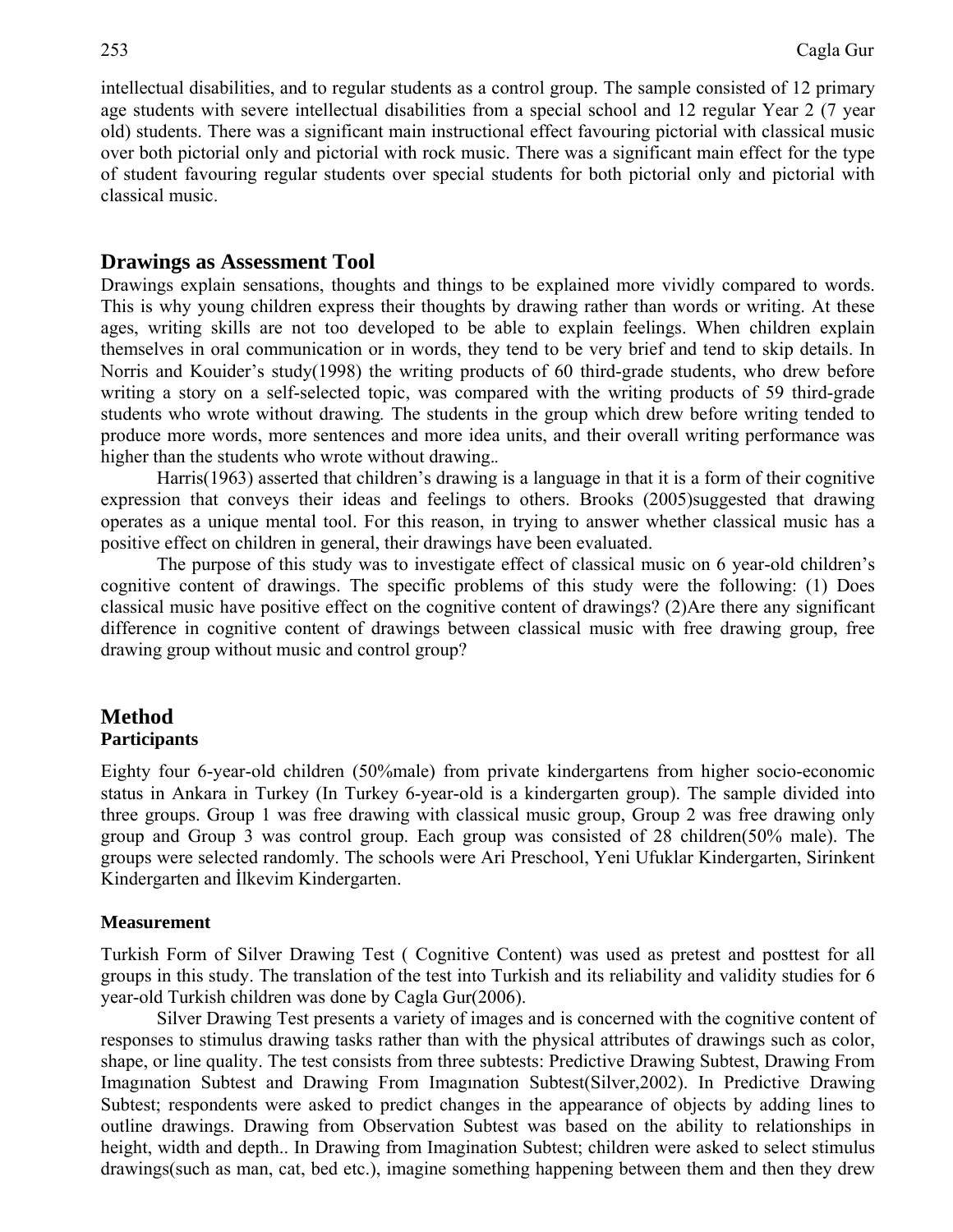what they had imagined and told it. In this subtest; the content of the drawings, the form of the drawings and creativity in form, content, title or story were assessed. In Silver Drawing Test; for each subtest the scores varies as 0-15, for the total test 0-45.

## **Procedures**

After all three groups pretested, programs with Group 1 and Group 2 were begun. Programs began in November and lasted for four weeks(12 session, three times a week). Each session took 30 minutes.

Group 1 was free drawing with classical music group. This group made free drawings while listening classical music. No topic was given to children. They choose their topics freely and drew whatever they wanted. They used oil pastels, water color pens and color pencils for this purpose. For listening classical music a CD player was used. Classical music selections was made with the help of Hacer Mohan- a music teacher making her master degree on children music at Gazi University Music Department. After the music program formed, necessary corrections were made after consulting two experts in the field. Classical music program included music of Bach, Vivaldi, Handel, Pachelbel,Mozart, Beethoven, Saint-Saens, Tchaikovsky, Chopin, Brahms, Schumann, Mendelssohn,Bizet, Satie, Miguel Llobet, Vaughan Williams, Strauss, Takashi Yoshimatsu,Frederick Delius, George Gershwin and Sir William Walton. When choosing; Baroque, Classical, Romantic and Modern Period extra attention was paid to make sure samples from all four periods were included.

Group 2 was free drawing without listening classical music group. On applying the programs (both program with classical music and program without classical music) each group was divided into two subgroups and programs were applied to groups consisted of 14 children. Group 3 was control group. This group did not participate in any program. After four weeks, all three groups was post tested.

The study used a univariate analysis involving one-way ANOVA to investigate the effects of groups on cognitive content of the drawings of children. Tukey multiple comparison tests were contructed to see which groups are different from each other and which group showed the most significant development in terms of cognitive content of drawings. To test whether there was any difference in averages of the Silver drawing pre-tests and post-tests among Group 1, Group 2 ve Group 3 children, two-way repeated measures ANOVA was used.

# **Results**

In this study; the effects of the three different methods applied to three different groups were analyzed by taking the difference between the averages of pre and post tests The difference between the mean scores of post test and pretest of Group 1 was 4.64 (SD=3.84), the difference between the mean scores of post test and pretest of Group 2 was 1.36 (SD=4.02), and the difference between the mean scores of post test and pretest of Group 3 was –0.5357 (S=3.21)(See Table 1). Results for the Silver Drawing Test (total) indicated that there were significant differences between the groups with  $F(2,81)=14.348$ , p=0.00 (See Table 2). Means of total SDT score and subtest scores difference by groups are shown in the Graphic 1. In Graphic 1, it is seen that the most effective method is the method applied to Group 1 and that was the classical music method. To see which groups are different from each other, multiple comparisons tests are constructed. Multiple comparisons of groups are reported in Table 3. The mean difference between Group 1 and Group 2 was 3.6 and it was statistically significant( $p=0.001$ ). The mean difference between Group 1 and Group 3 was 5.178 and it was statistically significant (p=0.00). The mean difference between Group 2 and Group 3 was 1.571 and it was not statistically significant  $(p=0.258)$ .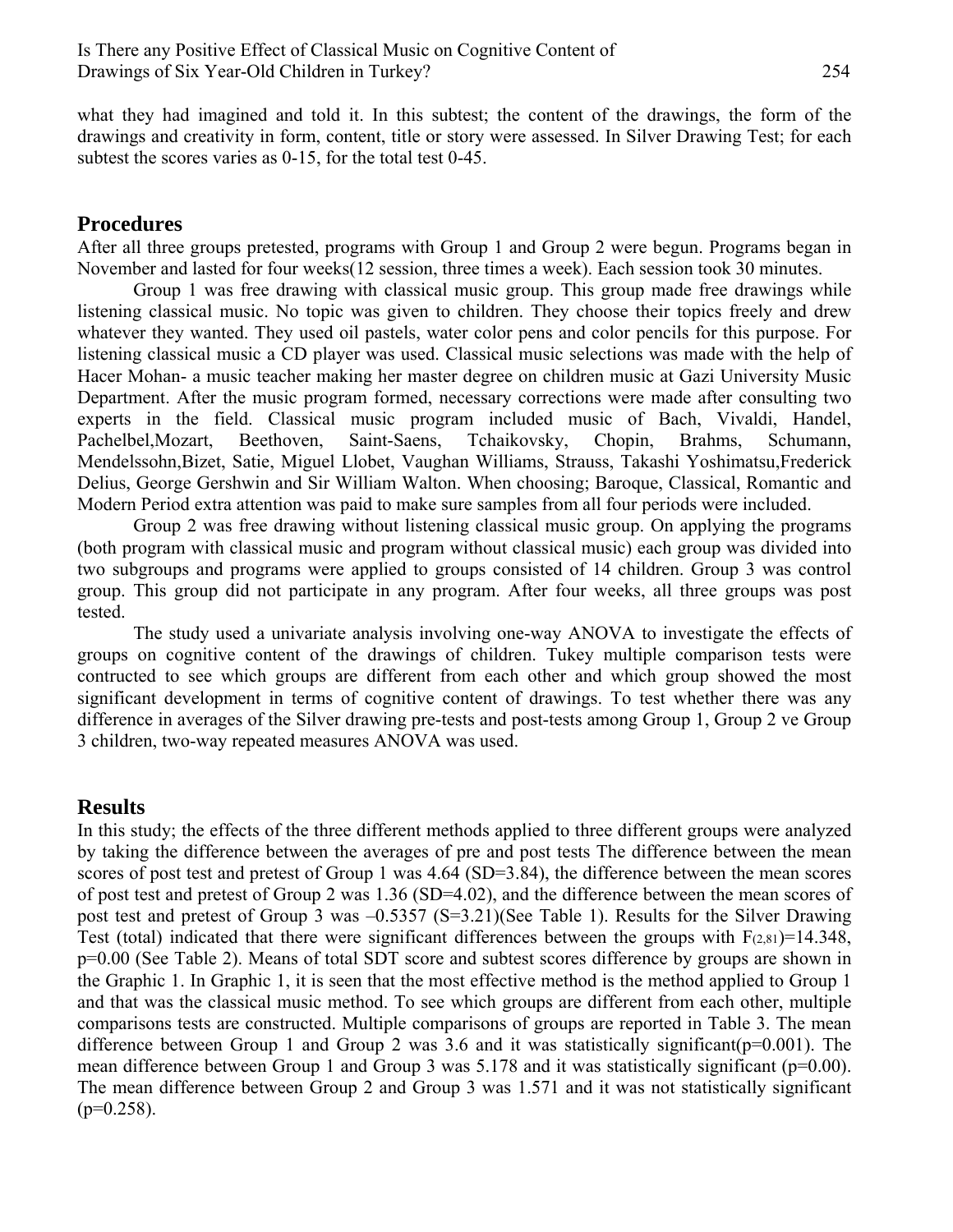|                                        |                | <b>Groups</b>                                            |                                      |                   |
|----------------------------------------|----------------|----------------------------------------------------------|--------------------------------------|-------------------|
|                                        |                | <b>Free Drawing with</b><br><b>Classical Music(Gr.1)</b> | <b>Free Drawing Only</b><br>(Group2) | Control (Group 3) |
| Predictive<br><b>Drawing Subtest</b>   | Pretest        | $M = 3.46$                                               | $M = 4.25$                           | $M = 3.82$        |
|                                        |                | $(SD=2.603)$                                             | $(SD=2.744)$                         | $(SD=2.480)$      |
|                                        | Post Test      | $M = 4.71$                                               | $M = 5.07$                           | $M = 3.54$        |
|                                        |                | $(SD=2.258)$                                             | $(SD=3.005)$                         | $(SD=2.117)$      |
|                                        | Post-Pre Test  | $M = 1.25$                                               | $M = 0.82$                           | $M = -0.29$       |
|                                        |                | $(SD=2.102)$                                             | $(SD=1.964)$                         | $(SD=1.607)$      |
| Drawing From<br>Observation<br>Subtest | Pretest        | $M = 4.93$                                               | $M = 6.11$                           | $M = 5.25$        |
|                                        |                | $(SD=2.788)$                                             | $(SD=3.071)$                         | $(SD=2.205)$      |
|                                        | Post Test      | $M=6.57$                                                 | $M = 6.39$                           | $M = 5.21$        |
|                                        |                | $(SD=1.034)$                                             | $(SD=2.872)$                         | $(SD=2.007)$      |
|                                        | Post-Pre Test  | $M = 1.64$                                               | $M=0.29$                             | $M = -0.04$       |
|                                        |                | $(SD=2.934)$                                             | $(SD=3.207)$                         | $(SD=2.045)$      |
|                                        | Pretest        | $M = 4.75$                                               | $M = 5.04$                           | $M = 4.96$        |
|                                        |                | $(SD=1.647)$                                             | $(SD=1.644)$                         | $(SD=1.644)$      |
| Drawing From                           | Post Test      | $M=6.43$                                                 | $M = 5.21$ (SD=1.500)                | $M = 4.68$        |
| Imagination<br>Subtest                 |                | $(SD=1.854)$                                             |                                      | $(SD=1.827)$      |
|                                        | Post-Pre Test  | $M = 1.679$                                              | $M = 0.1786$                         | $M = -0.2857$     |
|                                        |                | $(SD=1.588)$                                             | $(SD=1.565)$                         | $(SD=1.997)$      |
| <b>Silver Drawing</b><br>Test (Total)  | Pretest        | $M = 13.14$                                              | $M = 15.64$                          | $M = 14.04$       |
|                                        |                | $(SD=3.798)$                                             | $(SD=5.768)$                         | $(SD=4.087)$      |
|                                        | Post Test      | $M = 17.79$                                              | $M = 16.68$                          | $M=13.50$         |
|                                        |                | $(SD=2.936)$                                             | $(SD=5.341)$                         | $(SD=3.667)$      |
|                                        | Post-Pre Total | $M = 4.643$                                              | $M=1.036$ (SD=4.02)                  | $M = -0.5357$     |
|                                        |                | $(SD=3.84)$                                              |                                      | $(SD=3.2143)$     |

|  | <b>Table 1:</b> Mean Scores in Total SDT and SDT Subtests by Groups and Pretest and Post Test Scores |
|--|------------------------------------------------------------------------------------------------------|
|  |                                                                                                      |

**Note:** M, mean; SD, standard deviation

## **Table 2:** ANOVA Results of SDT Total Scores

| differencetotal       |          |    |             |        |      |
|-----------------------|----------|----|-------------|--------|------|
|                       | Sum of   |    |             |        |      |
|                       | Squares  | df | Mean Square |        | Sig. |
| <b>Between Groups</b> | 394,786  | ◠  | 197,393     | 14,348 | ,000 |
| <b>Within Groups</b>  | 1114,357 | 81 | 13,757      |        |      |
| Total                 | 1509,143 | 83 |             |        |      |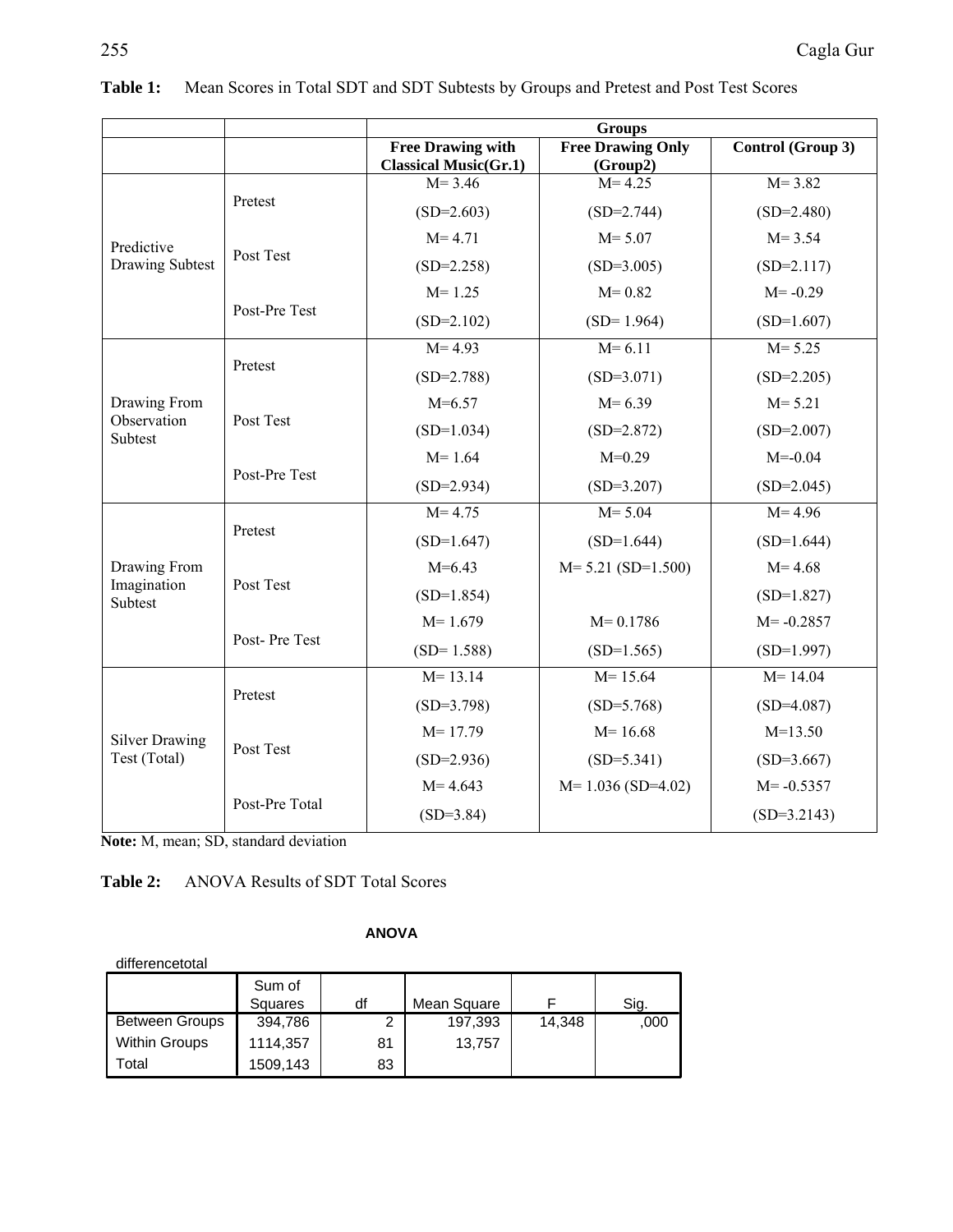Is There any Positive Effect of Classical Music on Cognitive Content of Drawings of Six Year-Old Children in Turkey? 256

**Table 3:** Multiple Comparisons of Groups Dependent Variable**:** Differencetotal

| (1) Method (J) Method | <b>Mean Difference (1-J)</b> | <b>Std. Error</b> | Sig. |
|-----------------------|------------------------------|-------------------|------|
|                       | 3,60714*                     | ,99130            | ,001 |
|                       | 5,17857*                     | ,99130            | ,000 |
| 21                    | $-3,60714*$                  | ,99130            | ,001 |
|                       | 1,57143                      | ,99130            | ,258 |
| 31                    | $-5,17857*$                  | ,99130            | ,000 |
|                       | $-1,57143$                   | ,99130            | ,258 |

**Note:** \* The mean difference is significant at the .05 level





As seen in Table 1, in Predictive Drawing Subtest the mean difference between post test and pretest scores by group was the most amount in Group 1 (M=1.25, SD=2.102). This difference was found to be significant with  $F(1,81) = 4.86$ , p=0.01. In Drawing from Observation Subtest; the mean difference between post tests and pretests by groups was the most in Group 1 (M=1.64, SD=2.934) but however this difference was not found to be statistically significant with  $F(1,81) = 2.889$ , p=0.061. In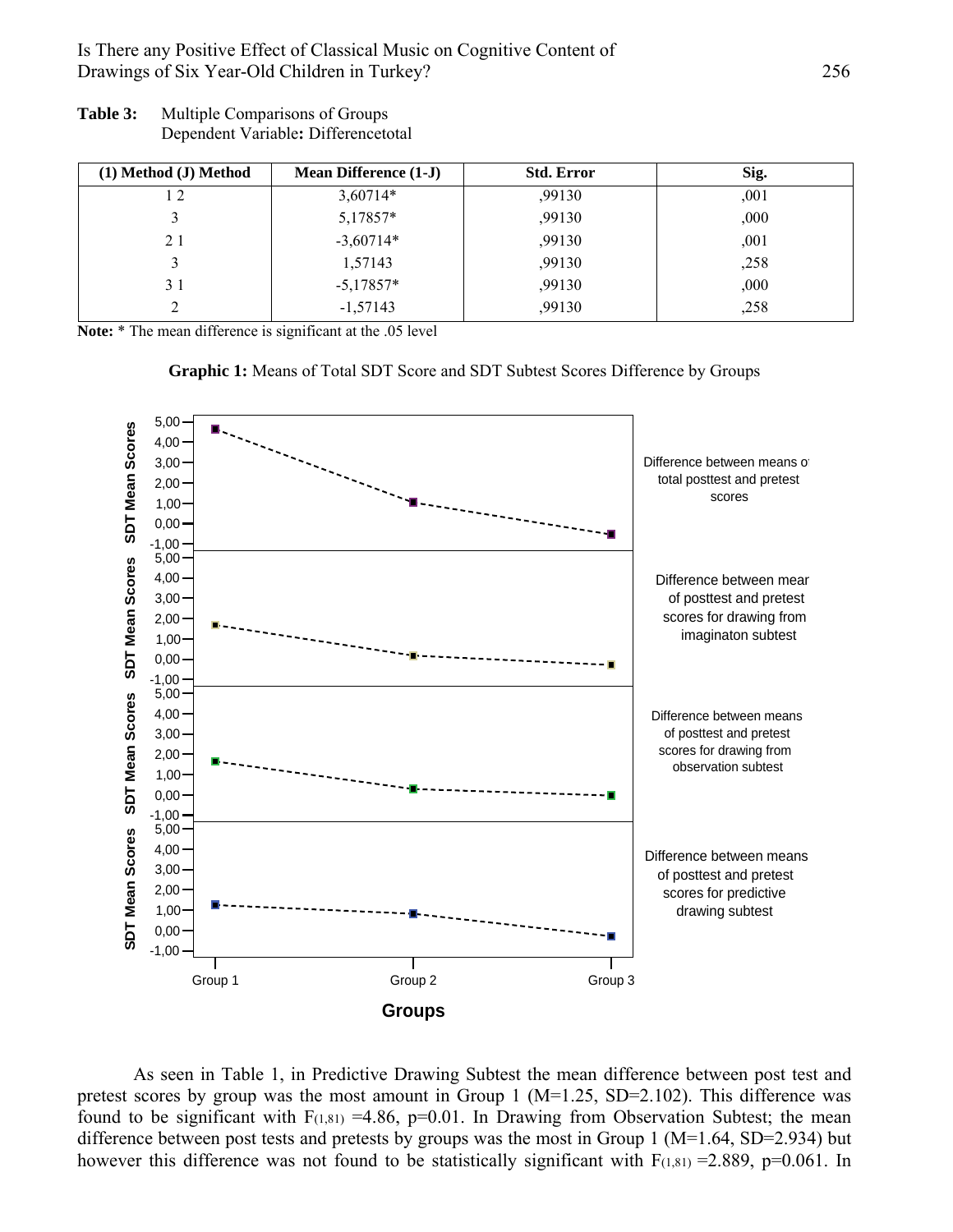Drawing from Imagination Subtest, the mean difference between posttests and pretests by groups was the most in Group 1 (M=1.679, SD=1.588) and this was statistically significant with  $F(1,81) = 7.717$ , p=0.007.

#### **Discussion**

The results of this study indicated that classical music has a positive effect on Turkish 6-year-old children's cognitive drawing skills.

The classical music had a calming effect on Group 1, so the children did their drawings quietly and willingly. The classical music addition to the free drawing sessions appeared to increase the children's desire on drawing.. Group 1 produced more drawings than Group 2 during the sessions and their drawings seemed more careful. These findings are supported by Riddoch and Waugh(2003)'s findings. Gromko and Poorman(1998) suggested that as children get involved with music, their increasingly detailed perceptions are reflected in their drawings. Music may influence learning through associated activities. When a person physically manipulates a tool accompanying with music, the brain seems to form new synapses to accommodate the new skills (Strickland, 2001). During the drawing sessions with or without classical music; children made free drawings, sometimes they imagined a story or something and then drew it and sometimes they made some predictions on an event or on a situation and then drew it but they never prefer to observe anything to draw- even if the object they wanted to draw had already been existed in the class. They did not use observing method. This may lead less improvement in this task than the other tasks both in Group 1 and Group 2. The children in Group 1 made predictions, made imaginations but did not make observations accompanying with classical music so the effect of classical music on observation skills may not develop as much as the other ones. There was a slight decrease in control group's post subtest mean scores and Silver Drawing Test total post mean scores. This may be occured as a result of new year preparations. Because the time of the study was so close to new year, art lessons in the schools were used for decorating the school for new year, to get prepared for new year shows and to get ready for new year school party. Because the control group had not participated in any drawing program, an interruption of a one-two week period of art courses might have resulted in some deterioration in drawing skills. Art related courses might be missed during exhibitions and other fairs and this might last a couple of weeks. This condition might result in a slight decrease in children's drawing test results.(Gur,2006).

As a conclusion; this study's results show that listening classical music while making free drawings improves children's cognitive drawing skills. Because drawing is a form of cognitive expression that conveys children's thoughts and when a person physically manipulates a tool (i.e. a watercolor, an oilpastel) accompanying with music, the brain seems to form new synapses to accommodate the new skills as mentioned previously, it can be thought that listening classical music while drawing may be resulted a development in cognitive skills. Because the children were more careful while listening classical music, it can be used in kindergarten, preschool or home environment as background music while children drawing, painting, sculpturing, block making, puzzle-making and playing. I recommend that further researches be conducted with children from different socioeconomic backgrounds to determine the effect of background classical music. I recommend that research collobrations be constructed across fields of inquiry(e.g. music, visual arts, early childhood education and experimental and clinical psychology) and that researchers work with practitioners and parents to make more contributions for the early education of young children.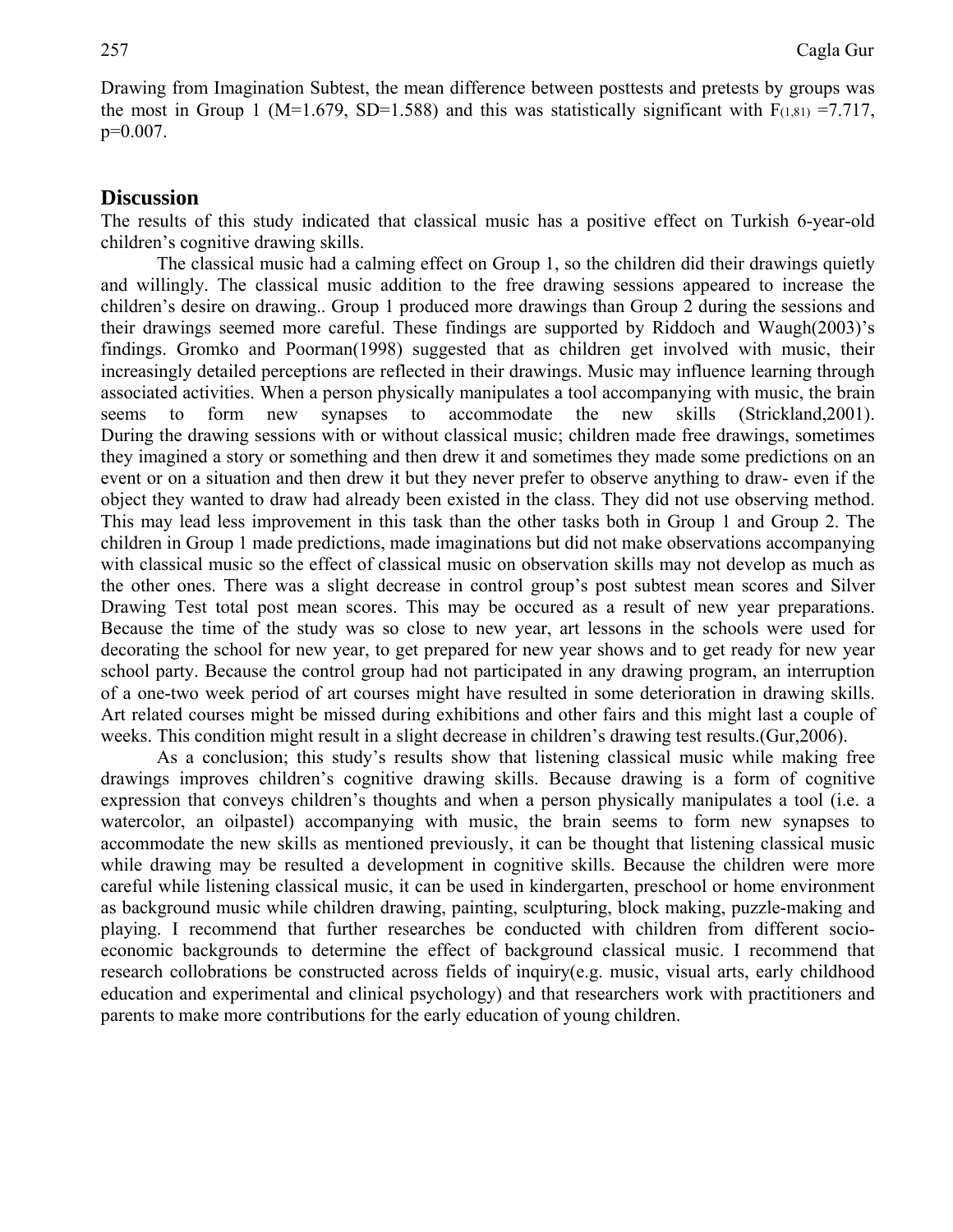# **References**

- [1] Brooks, M.(2005)Drawing As A Unique Mental Development Tool For Young Children Interpersonal And Intrapersonal Dialogues. *Contemporary Issues İn Early Childhood* ,6 (1),80- 91.
- [2] Crncec, R., Wılson, S.J.& Prıor,M. (2006) No Evidence For The Mozart Effect In Children. *Music Perception,*23 (4),305-317.
- [3] Dawson, D. (2003*).* Listening To Music And Increasing Reading Achievement Scores In Vocabulary And Comprehension And Total Reading Ability. (Doctoral Dissertation, Widener University). *Dissertation Abstracts International*, *64* (12), 4407A.
- [4] Erturk, Selahattin (1993) *Program Development In Education* . Ankara, Turkey : Meteksan Press.
- [5] Fioranelli, D.I. (2001*).* The Effects Of Background Classical Music On The Problem-Solving Skillsof Third Graders İn A Computer Lab Setting. (Doctoral Dissertation, The University Of Mississippi). *Dissertation Abstracts International*, *62* (04), 1329A.
- [6] Forrai, Katalin(1997) The Influence of Music on the Development of Young Children: Music Research with Children between 6 and 40 Months. *Early Childhood Connections*, 3(1),14-18.
- [7] Gromko,J.E & Poorman,A.S.(1998) The Effect of Music Training on Preschoolers' Spatial-Temporal Task Performance. *Journal of Research in Music Education*, 46(2),173- 181.GUR,Cagla(2006*) The Effect of Art Education Program on Drawing Skills of Six-Year-Old*
- [8] *Gifted Children from Higher Socio-Economic Status*. Unpublished Doctoral Thesis, Gazi University Educational Sciences Institute ,Ankara ,Turkey.
- [9] HALLAM, S. (2000). The effects of listening to music on children's spatial task performance. *British Psychological Society Education Review, 25*(2), 22–26.
- [10] Harris, D. B. (1963). Children's Drawings As Measures Of Intellectual Maturity. New York: Harcourt Brace
- [11] Hui, Ken(2006) Mozart Effect In Preschool Children. *Early Child Development & Care,* 176 (3/4),411-414.
- [12] Ivanov, V. K.& Geake, J. G. (2003). The Mozart Effect And Primary School Children. *Psychology of Music, 31*, 405–413.
- [13] Malyarenko, T. N., Kuraev, G. A., Malyarenko, Y. E., Khvatova, M. V., Romanova, N. G., & Gurina, V. I. (1996). The Development Of Brain Electric Activity İn 4-Year-Old Children By Long-Term Sensory Stimulation With Music. *Human Physiology*, 22: 76-81
- [14] McKnight, R.(1998) Does Listening to Slow Tempo Classical Music During Independent Writing Affect Children's On-Task Performance? *ERIC Document ED430898.*
- [15] Norris,E.M & Kouider,R.C*.*(1998) Children's use of drawing as a pre-writing strategy *Journal of Research in Reading,* 21(1)69-74.
- [16] Rauscher, F. H. (1999). Music Exposure And The Development Of Spatial İntelligence In Children. *Bulletin Of The Council For Research In Music Education, 142*, 35–47.
- [17] Rauscher, F. H., Shaw, G. L., & Ky, K. N. (1993). Music And Spatial Task Performance. *Nature, 365*, 611.
- [18] Rauscher, F. H., Shaw, G. L., & Ky, K. N. (1995). Listening To Mozart Enhances Spatial-Temporal Reasoning: Towards A Neurophysiological Basis. *Neuroscience Letters,185*, 44– 47.
- [19] Riddoch, J.V.& Waugh, R.F.(2003)Teaching Students With Severe İntellectual Disabilities Non-Representational Art Using A New Pictorial And Musical Programme. *Journal Of Intellectual & Developmental Disability*,28(2),145–162.
- [20] Senemoğlu N.(2001) Development, Learning and Teaching. Ankara, Turkey: Gazi Press.
- [21] Shaw, G. L. (2000). *Keeping Mozart in mind*. San Diego: Academic Press.
- [22] Silver,Rawley(2002) *Three Art Assessments*, New York: Brunner-Routledge.